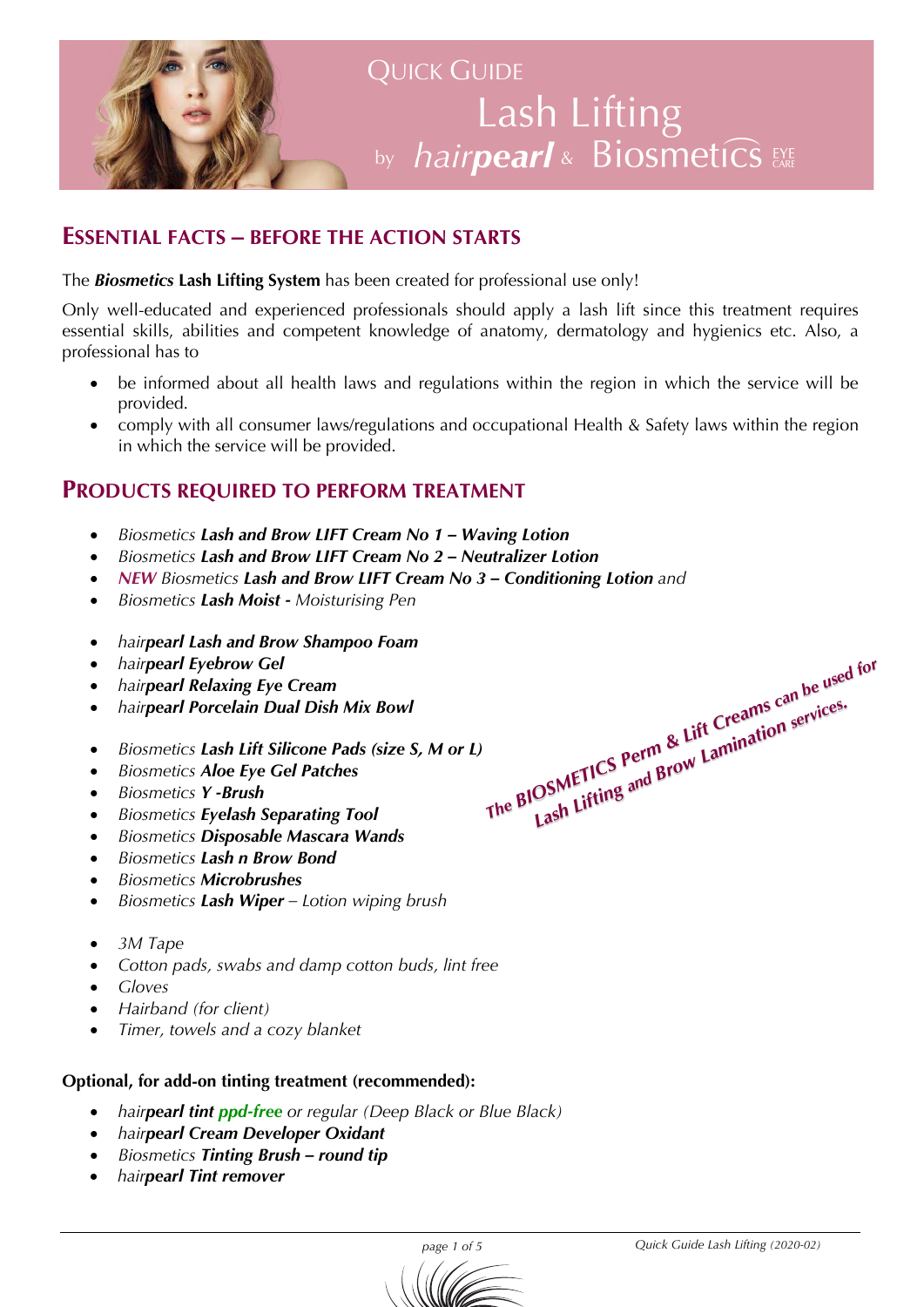

# QUICK GUIDE Lash Lifting by *hairpearl* & Biosmetics EXE

#### **PREPARATION**

The treatment time varies depending on the individual client's lashes. Please note that the larger pads offer a softer more natural curl where a small pad will provide a more dramatic curl.

- **Please, gently massage the sachets before opening!**
- Choose the appropriate *Biosmetics* Silicone Pads (SMALL, MEDIUM or LARGE), trimming to fit as required.
- Complete client data record and make sure that client is not wearing contact lenses.
- Position client comfortably, have her or him lie down, offer a cozy blanket.
- Protect client's hair with a hairband and drape a towel or bed roll over the client's upper body to protect clothing and sanitize your hands.
- Take a "Before" photograph of client.

#### **PROCEDURE – STEP BY STEP**

- **Cleanse brows with** *hairpearl Lash and Brow Shampoo Foam.*
- Ask your client to look upwards to **place an** *Biosmetics* **Aloe Eye Gel Patch under each eye** ensuring clients bottom lashes are secured under them while the upper lashes rest on the silicone pad.



The self-adhesive *Biosmetics* Aloe Eye Gel Patch is designed to protect the sensitive lower lid area during lash tinting and lifting treatments. The extra thin patches are lint free, smooth and easy to work with.

**Inform your client that her/his eyes need to be closed as from now** and comb through the lashes using a *Biosmetics* Disposable Mascara Wand, put the mascara wand to the side for later.

• Apply a few drops of *Biosmetics* **Lash and Brow Bond to the back of the** *Biosmetics* **Silicone pads and place them in position on the eyelids** very close to the root. Hold in place for about 20 seconds until the pads adhere to the lids.



Now, begin at the outer corner of the eyelid applying the Lash Bonder on the pad in small sections and **lift the lashes carefully by using the Biosmetics Y-Brush, (very smooth) tighten them from the root onto the Bonder resp. the Silicone Pads.** 



The *Biosmetics* **Eyelash Separating Tool will help you to separate and to tauten the lashes carefully** onto the Pad. Hold the lashes in place until they stick. Step by step, section by section and lash by lash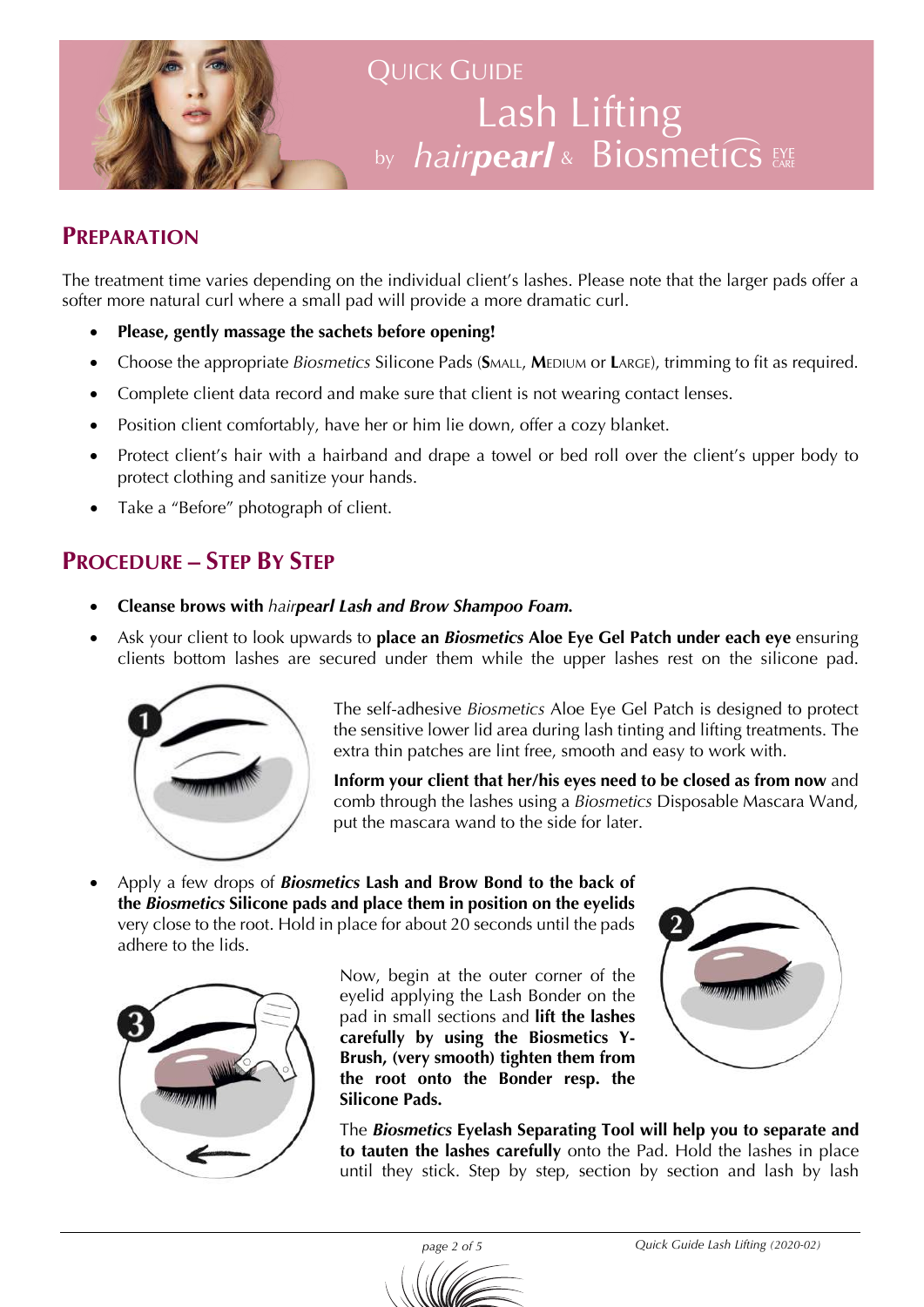

ensuring not to cross the lashes. Gradually move along the pad **until all lashes are bonded on the silicone pad**.

In this step a speedy and concentrated work with great precision and diligence is of crucial importance for the lifting result!

## **APPLICATION OF** *BIOSMETICS* **CREAM No 1 – Waving Lotion**

• Please knead the sachet with Waving Lotion (Cream No 1) before opening and then press the waving lotion into the *hairpearl* Porcelain Dual Mixing Dish.



**Apply a small amount of the waving cream from root to the centre of the lashes (to 1/3 up the lash)** by using a *Biosmetics* Microbrush.



Please work with great precision and ensure NOT to soak the whole lash from root to the tip.

Please keep in mind that the Waving Lotion needs to be applied as close as possible to the lash roots of the upper lash/water line without dripping into clients` eyes. Use lotion sparingly.

| <b>Processing time – Waving Lotion:</b> |             |
|-----------------------------------------|-------------|
| Very fine lashes:                       | 4-5 minutes |

| Fine or tinted lashes:  | 5-6 minutes |
|-------------------------|-------------|
| Natural healthy lashes: | 6-8 minutes |

Course healthy lashes: **9-10 minutes**

• **Remove waving lotion by using a** *Biosmetics* **Lash Wiper** (These lotion wiping brushes are designed to wipe off the lifting Lotions Cream No 1 and No 2 with a gentle twist-pull motion.)

• Give the lashes a gentle brush with the Lash Wipers, - carefully not to wet the lash tips, continue procedure until all lashes are dry and clean. **Do NOT use any water or linty applicators!**

#### **Advice from our Experts:**

In case single (baby) lashes peel off from the Silicone Pads use a 3M Tape to leave them in place. If needed, use some Lash Bond to put them in correct position, again.

## **APPLICATION OF** *BIOSMETICS* **CREAM NO 2 – NEUTRALIZER**

- **Please knead and open sachet No 2 with Neutralizer Cream**. Press the neutralizer into the clean part or the *hairpearl* Porcelain Dual Dish.
- Then **apply a small amount of the Neutralizer on clients` lashes** again, from root to the centre of the lashes (**exact the same place where the Waving Lotion was applied to**) by using a new Microbrush.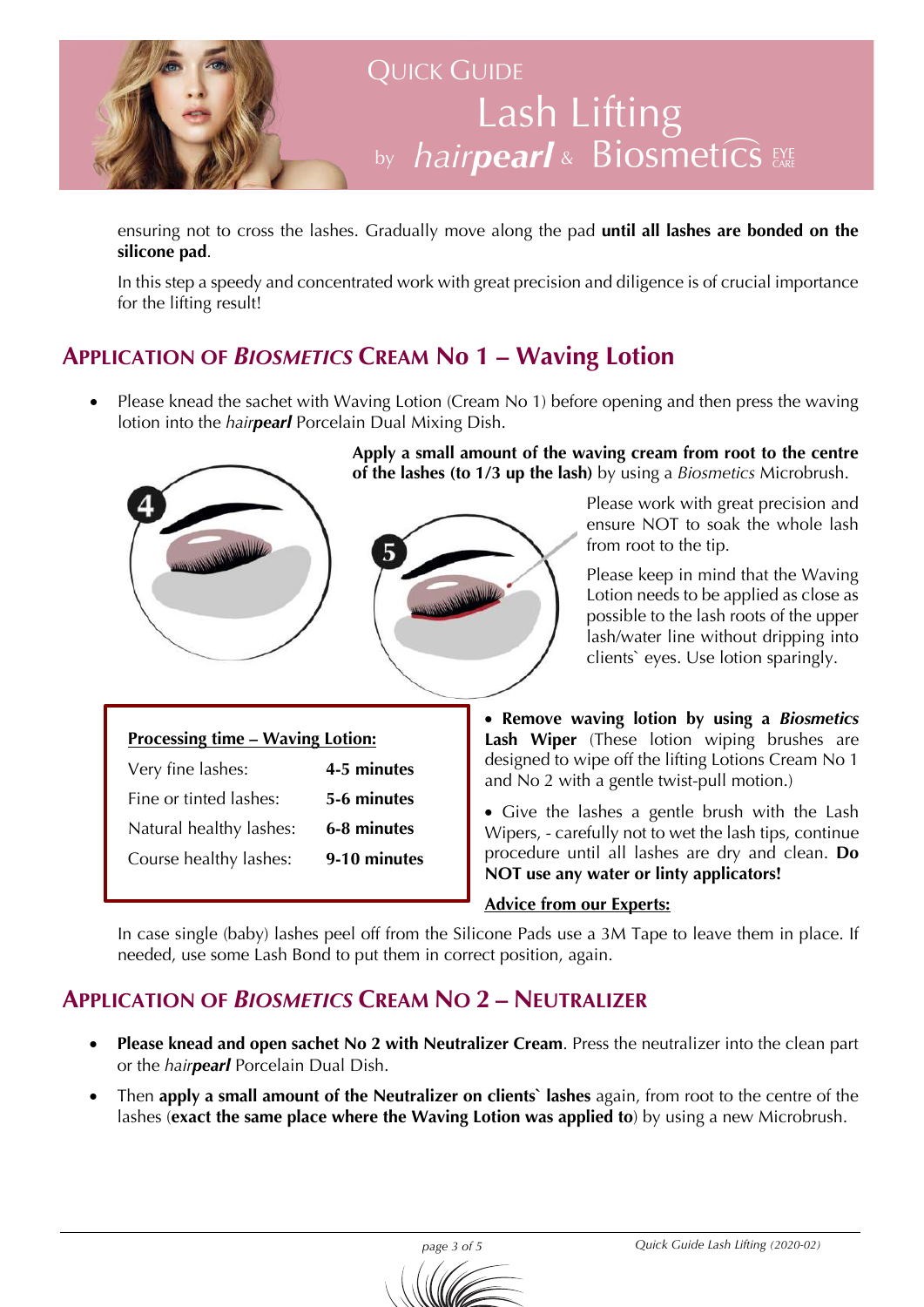

| <b>Processing time – Neutralizer Lotion:</b>         |           |  |
|------------------------------------------------------|-----------|--|
| Very fine ant tinted lashes:                         | 5 minutes |  |
| Natural healthy and course healthy lashes: 6 minutes |           |  |

• **Remove Neutralizer Lotion** by using a *Biosmetics* Lash Wiper, comb the lashes with a gentle twistpull motion.

**Again, do not use any water or linty applicators!**

### **RECOMMENDED COLOUR BOOST:**

If desired, please tint the lashes at this point of treatment:

• **Prepare desired** *hairpearl* **Tint** (Blue Black or Deep Black) and apply by using the *Biosmetics* Tinting Brush with round tip.

**Do not forget to tint the lashes of the lower eyelid**. A Microbrush will help you to release these fine lashes held down by the Eye Gel Patch.

• **Remove the tint after 3-5 minutes** using a new Lash Wiper.

## **APPLICATION OF** *BIOSMETICS* **CREAM NO 3 – CONDITIONING FOOD LOTION AND THE** *BIOSMETICS* **MOIST PEN**

- Please open sachet No 3 and **apply** *Biosmetics* **Moisturising and Conditioning Lash Food Lotion on the lashes, gently releasing the lashes from the Silicone Pad**. If needed, use a new Microbrush.
- Apply a little bit of Cream No 3 to the eyelid under the Silicone Lash Pads using a new Microbrush, gently **releasing the Pads from the eye lid.**
- Remove the *Biosmetics Aloe Eye Gel Patches* (if you haven`t already done so) and comb lashes **up** using a new Mascara Wand.
- **Explain important aftercare (see next page) to client and give him/her a printed copy to take away along with the Biosmetics Lash n Brow Moist Pen.**